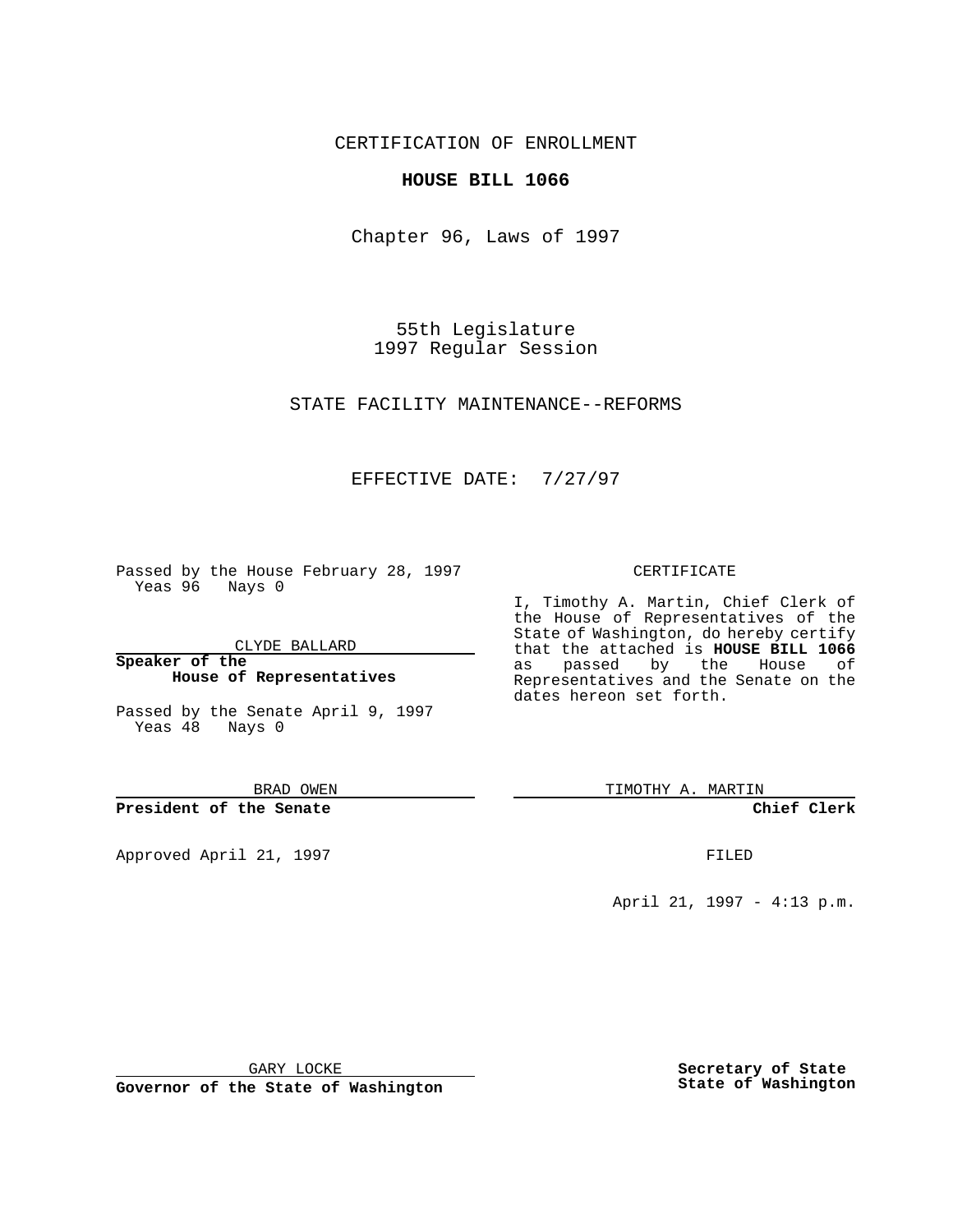# **HOUSE BILL 1066** \_\_\_\_\_\_\_\_\_\_\_\_\_\_\_\_\_\_\_\_\_\_\_\_\_\_\_\_\_\_\_\_\_\_\_\_\_\_\_\_\_\_\_\_\_\_\_

\_\_\_\_\_\_\_\_\_\_\_\_\_\_\_\_\_\_\_\_\_\_\_\_\_\_\_\_\_\_\_\_\_\_\_\_\_\_\_\_\_\_\_\_\_\_\_

Passed Legislature - 1997 Regular Session

### **State of Washington 55th Legislature 1997 Regular Session**

**By** Representatives Pennington, Chopp, Mason, Costa, Skinner, Hankins, Ogden and L. Thomas

Read first time 01/13/97. Referred to Committee on Capital Budget.

 AN ACT Relating to the maintenance of state facilities; amending RCW 43.82.150, 43.88.032, and 43.88.110; reenacting and amending RCW 43.88.030; adding a new section to chapter 43.82 RCW; and creating a new section.

BE IT ENACTED BY THE LEGISLATURE OF THE STATE OF WASHINGTON:

 NEW SECTION. **Sec. 1.** The legislature finds that the capital stock of facilities owned by state agencies represents a significant financial investment by the citizens of the state of Washington, and that providing agencies with the tools and incentives needed to adequately maintain state facilities is critically important to realizing the full value of this investment. The legislature also finds that ongoing reporting of facility inventory, condition, and maintenance information by agencies will improve accountability and assist in the evaluation of budget requests and facility management by the legislature and governor. The purpose of this act is to ensure that recent enhancements to facility and maintenance reporting systems implemented by the office of financial management, and a new program created by the department of general administration to provide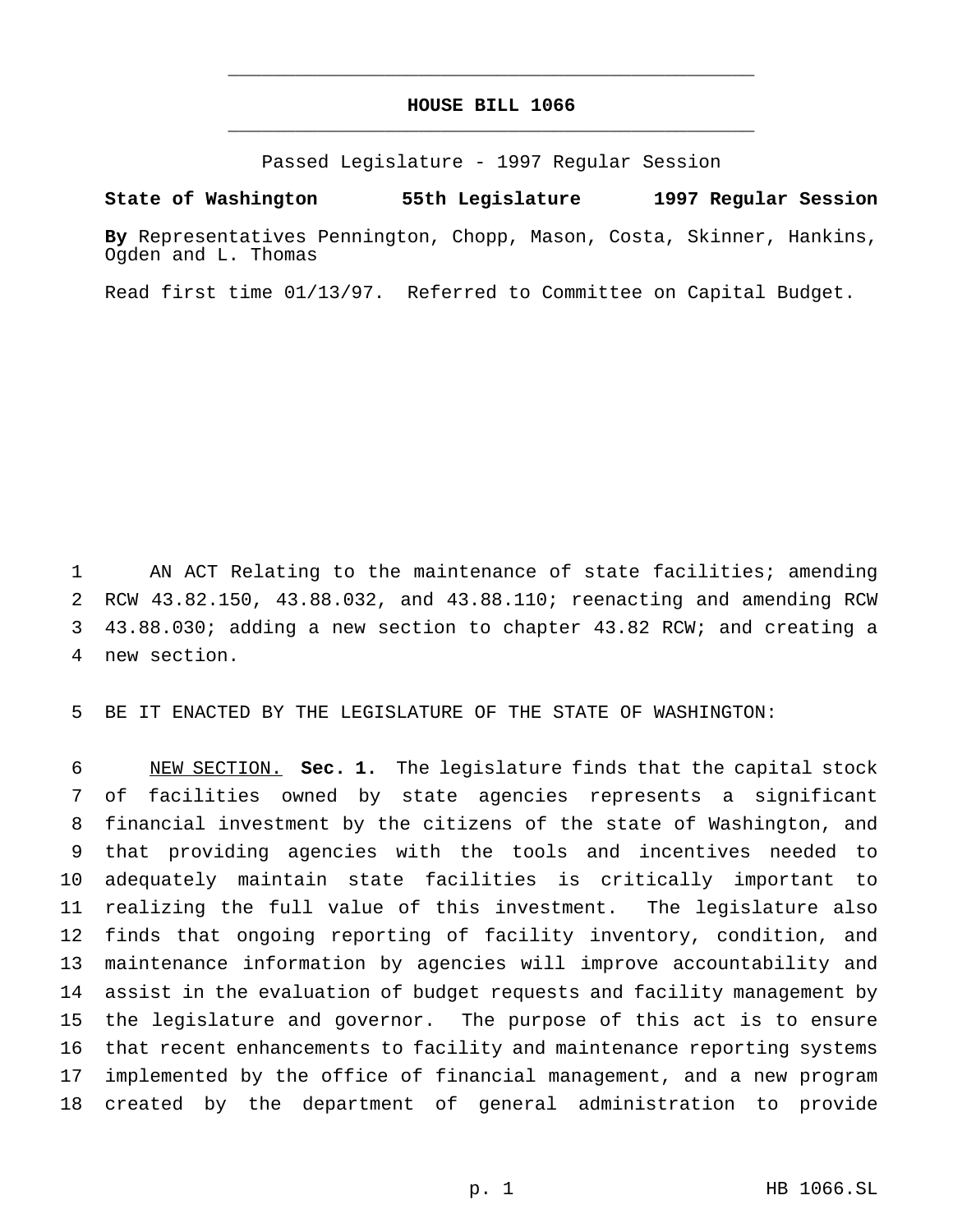maintenance information and technical assistance to state and local agencies, are sustained into the future.

 **Sec. 2.** RCW 43.82.150 and 1993 c 325 s 1 are each amended to read as follows:

 (1) The office of financial management shall develop and maintain an inventory system to account for all owned or leased facilities utilized by state government. At a minimum, the inventory system must 8 include the location, type, condition, and size of each facility. In addition, for owned facilities, the inventory system must include the date and cost of original construction and the cost of any major 11 remodelling or renovation. ((The system must be developed by January 12 1, 1994, and the initial inventory must be completed by June 30, 13 <del>1994.</del>)) The inventory must be updated by June 30 of each 14 ((subsequent)) year. The office of financial management shall publish a report summarizing information contained in the inventory system for 16 each agency by October 1 of each year, beginning in 1997.

 (2) All agencies, departments, boards, commissions, and institutions of the state of Washington shall provide to the office of financial management a complete inventory of owned and leased facilities by May 30, 1994. The inventory must be updated and submitted to the office of financial management by May 30 of each subsequent year. The inventories required under this subsection must be submitted in a standard format prescribed by the office of financial management.

 (3) For the purposes of this section, "facilities" means buildings and other structures with walls and a roof. "Facilities" does not mean roads, bridges, parking areas, utility systems, and other similar improvements to real property.

 NEW SECTION. **Sec. 3.** A new section is added to chapter 43.82 RCW to read as follows:

 The department of general administration shall provide information, technical assistance, and consultation on physical plant operation and maintenance issues to state and local governments through the operation of a plant operation and support program. The program shall be funded by voluntary subscription charges and service fees.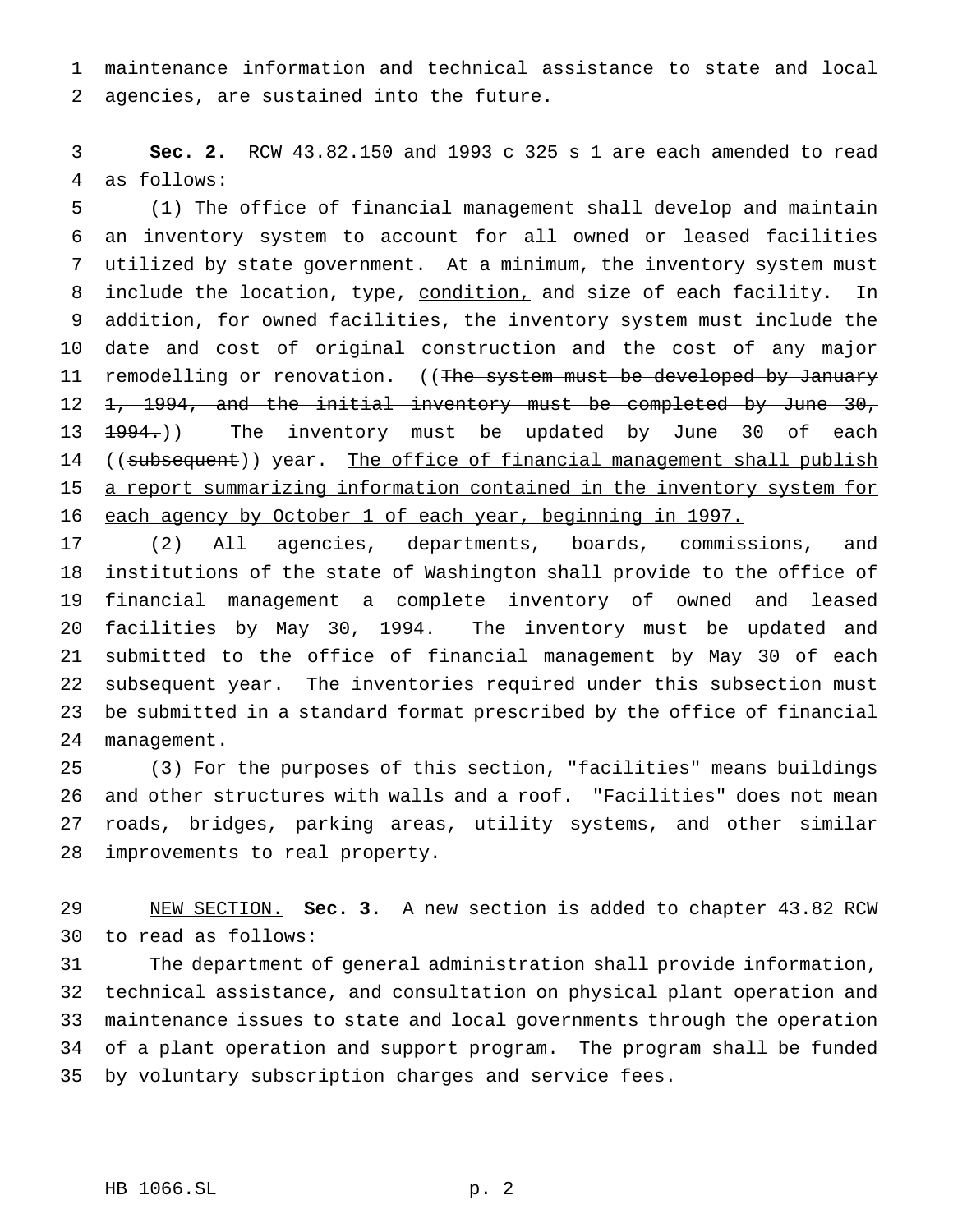**Sec. 4.** RCW 43.88.030 and 1994 c 247 s 7 and 1994 c 219 s 2 are each reenacted and amended to read as follows:

 (1) The director of financial management shall provide all agencies with a complete set of instructions for submitting biennial budget requests to the director at least three months before agency budget documents are due into the office of financial management. The director shall provide agencies that are required under RCW 44.40.070 to develop comprehensive six-year program and financial plans with a complete set of instructions for submitting these program and financial plans at the same time that instructions for submitting other budget requests are provided. The budget document or documents shall consist of the governor's budget message which shall be explanatory of the budget and shall contain an outline of the proposed financial policies of the state for the ensuing fiscal period, as well as an outline of the proposed six-year financial policies where applicable, and shall describe in connection therewith the important features of the budget. The message shall set forth the reasons for salient changes from the previous fiscal period in expenditure and revenue items and shall explain any major changes in financial policy. Attached to the budget message shall be such supporting schedules, exhibits and other explanatory material in respect to both current operations and capital improvements as the governor shall deem to be useful to the legislature. The budget document or documents shall set forth a proposal for expenditures in the ensuing fiscal period, or six-year period where applicable, based upon the estimated revenues as approved by the economic and revenue forecast council or upon the estimated revenues of the office of financial management for those funds, accounts, and sources for which the office of the economic and revenue forecast council does not prepare an official forecast, including those revenues anticipated to support the six-year programs and financial plans under RCW 44.40.070. In estimating revenues to support financial plans under RCW 44.40.070, the office of financial management shall rely on information and advice from the interagency revenue task force. Revenues shall be estimated for such fiscal period from the source and at the rates existing by law at the time of submission of the budget document, including the supplemental budgets submitted in the even- numbered years of a biennium. However, the estimated revenues for use in the governor's budget document may be adjusted to reflect budgetary revenue transfers and revenue estimates dependent upon budgetary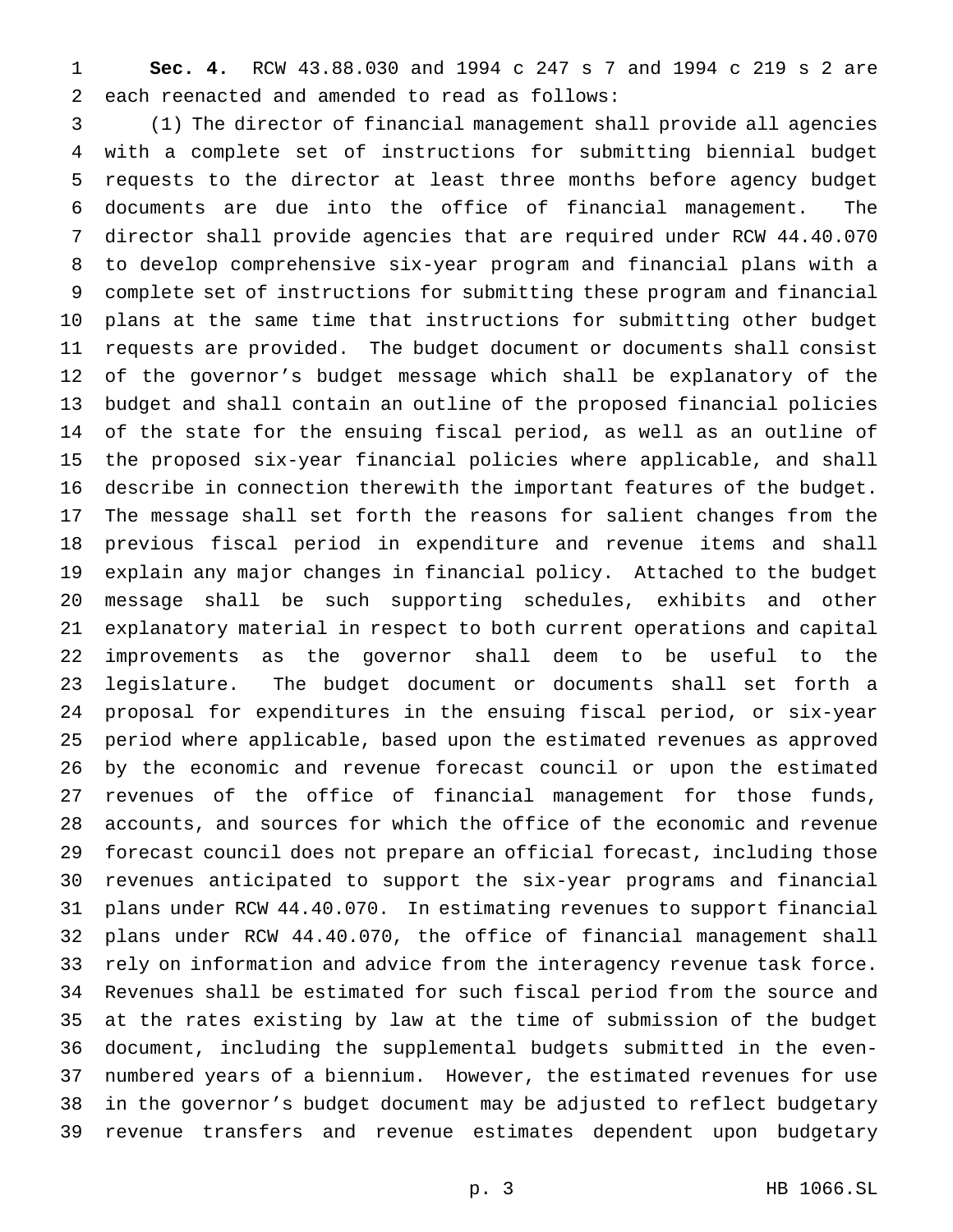assumptions of enrollments, workloads, and caseloads. All adjustments to the approved estimated revenues must be set forth in the budget document. The governor may additionally submit, as an appendix to each supplemental, biennial, or six-year agency budget or to the budget document or documents, a proposal for expenditures in the ensuing fiscal period from revenue sources derived from proposed changes in existing statutes.

 Supplemental and biennial documents shall reflect a six-year expenditure plan consistent with estimated revenues from existing sources and at existing rates for those agencies required to submit six-year program and financial plans under RCW 44.40.070. Any additional revenue resulting from proposed changes to existing statutes shall be separately identified within the document as well as related expenditures for the six-year period.

The budget document or documents shall also contain:

 (a) Revenues classified by fund and source for the immediately past fiscal period, those received or anticipated for the current fiscal period, those anticipated for the ensuing biennium, and those anticipated for the ensuing six-year period to support the six-year programs and financial plans required under RCW 44.40.070;

(b) The undesignated fund balance or deficit, by fund;

 (c) Such additional information dealing with expenditures, revenues, workload, performance, and personnel as the legislature may 24 direct by law or concurrent resolution;

 (d) Such additional information dealing with revenues and expenditures as the governor shall deem pertinent and useful to the legislature;

 (e) Tabulations showing expenditures classified by fund, function, activity and object;

 (f) A delineation of each agency's activities, including those activities funded from nonbudgeted, nonappropriated sources, including funds maintained outside the state treasury;

 (g) Identification of all proposed direct expenditures to implement the Puget Sound water quality plan under chapter 90.70 RCW, shown by agency and in total; and

 (h) Tabulations showing each postretirement adjustment by retirement system established after fiscal year 1991, to include, but not be limited to, estimated total payments made to the end of the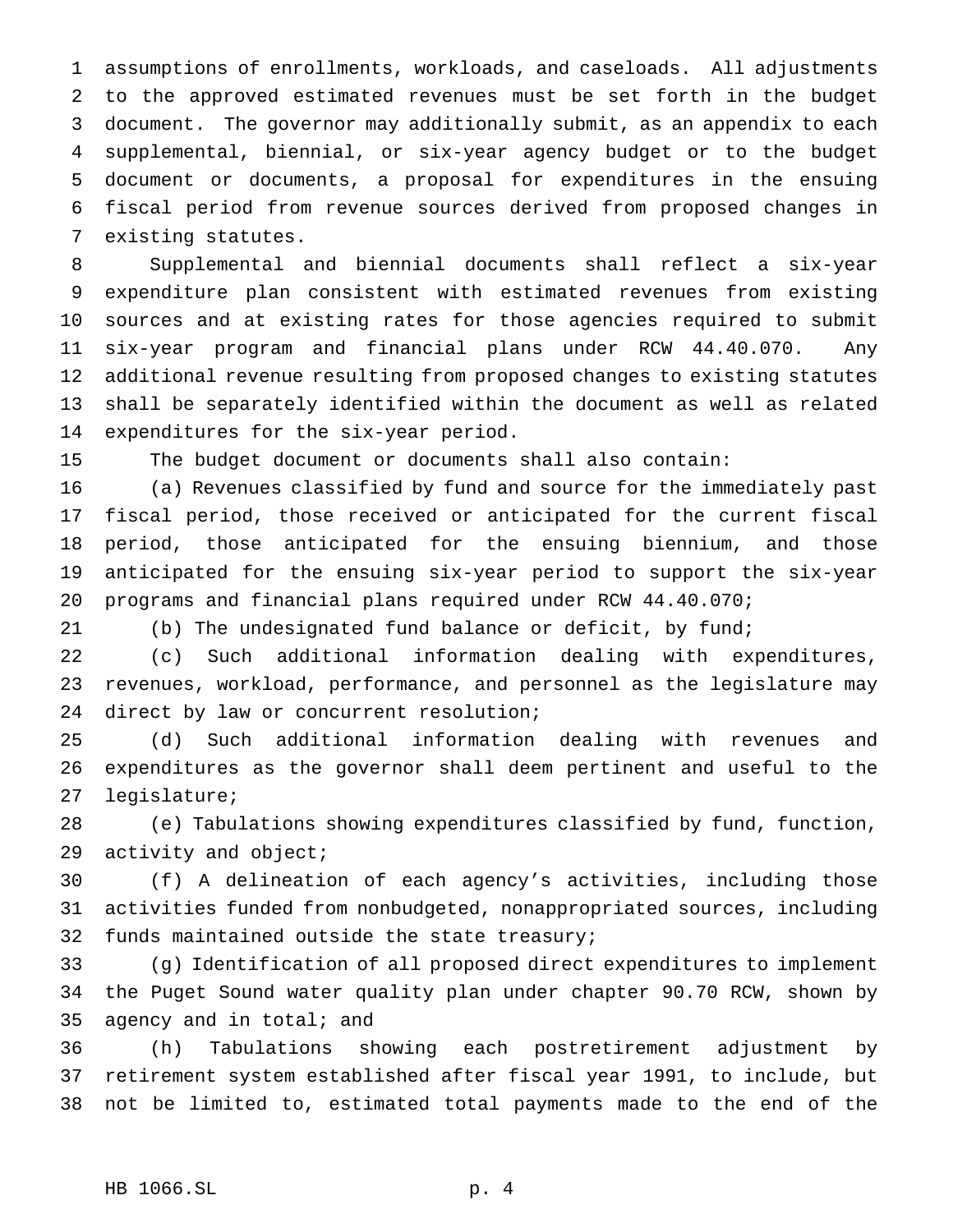previous biennial period, estimated payments for the present biennium, and estimated payments for the ensuing biennium.

 (2) The budget document or documents shall include detailed estimates of all anticipated revenues applicable to proposed operating or capital expenditures and shall also include all proposed operating or capital expenditures. The total of beginning undesignated fund balance and estimated revenues less working capital and other reserves shall equal or exceed the total of proposed applicable expenditures. The budget document or documents shall further include:

 (a) Interest, amortization and redemption charges on the state debt;

(b) Payments of all reliefs, judgments and claims;

13 (c) Other statutory expenditures;

(d) Expenditures incident to the operation for each agency;

(e) Revenues derived from agency operations;

 (f) Expenditures and revenues shall be given in comparative form showing those incurred or received for the immediately past fiscal period and those anticipated for the current biennium and next ensuing biennium, as well as those required to support the six-year programs and financial plans required under RCW 44.40.070;

 (g) A showing and explanation of amounts of general fund and other funds obligations for debt service and any transfers of moneys that 23 otherwise would have been available for appropriation;

(h) Common school expenditures on a fiscal-year basis;

 (i) A showing, by agency, of the value and purpose of financing contracts for the lease/purchase or acquisition of personal or real property for the current and ensuing fiscal periods; and

 (j) A showing and explanation of anticipated amounts of general fund and other funds required to amortize the unfunded actuarial accrued liability of the retirement system specified under chapter 41.45 RCW, and the contributions to meet such amortization, stated in total dollars and as a level percentage of total compensation.

 (3) A separate capital budget document or schedule shall be submitted that will contain the following:

 (a) A statement setting forth a long-range facilities plan for the state that identifies and includes the highest priority needs within affordable spending levels;

 (b) A capital program consisting of proposed capital projects for the next biennium and the two biennia succeeding the next biennium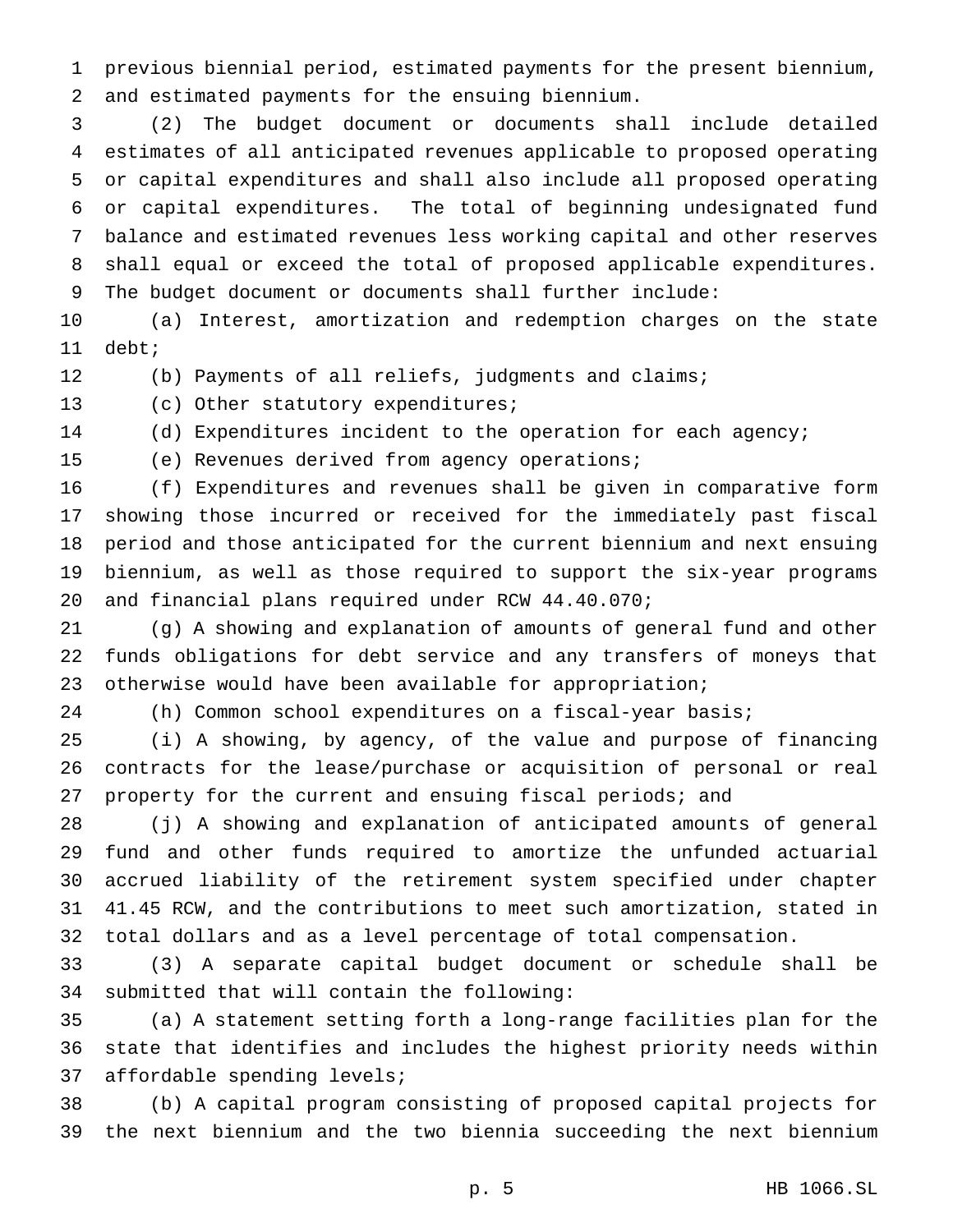consistent with the long-range facilities plan. Insomuch as is practical, and recognizing emergent needs, the capital program shall reflect the priorities, projects, and spending levels proposed in previously submitted capital budget documents in order to provide a reliable long-range planning tool for the legislature and state agencies;

 (c) A capital plan consisting of proposed capital spending for at least four biennia succeeding the next biennium;

 (d) A strategic plan for reducing backlogs of maintenance and 10 repair projects. The plan shall include a prioritized list of specific facility deficiencies and capital projects to address the deficiencies 12 for each agency, cost estimates for each project, a schedule for 13 completing projects over a reasonable period of time, and identification of normal maintenance activities to reduce future 15 backlogs;

(e) A statement of the reason or purpose for a project;

17  $((+e))$  ( $(f)$  Verification that a project is consistent with the provisions set forth in chapter 36.70A RCW;

19  $((f+))$   $(g)$  A statement about the proposed site, size, and estimated life of the project, if applicable;

21  $((+g))$   $(h)$  Estimated total project cost;

 $((+h))$   $(i)$  For major projects valued over five million dollars, estimated costs for the following project components: Acquisition, consultant services, construction, equipment, project management, and other costs included as part of the project. Project component costs shall be displayed in a standard format defined by the office of financial management to allow comparisons between projects;

28 ( $(\frac{1}{i})$ ) (j) Estimated total project cost for each phase of the 29 project as defined by the office of financial management;

30  $((\frac{1}{1}))(k)$  Estimated ensuing biennium costs;

31  $((+k))$   $(1)$  Estimated costs beyond the ensuing biennium;

32  $((+1))$   $(m)$  Estimated construction start and completion dates;

33  $((+m))$   $(n)$  Source and type of funds proposed;

 (( $\{+\mathrm{n}\}$ )) (o) Estimated ongoing operating budget costs or savings resulting from the project, including staffing and maintenance costs; (( $\left(\left\lbrace \Theta \right\rbrace$ )) (p) For any capital appropriation requested for a state agency for the acquisition of land or the capital improvement of land in which the primary purpose of the acquisition or improvement is recreation or wildlife habitat conservation, the capital budget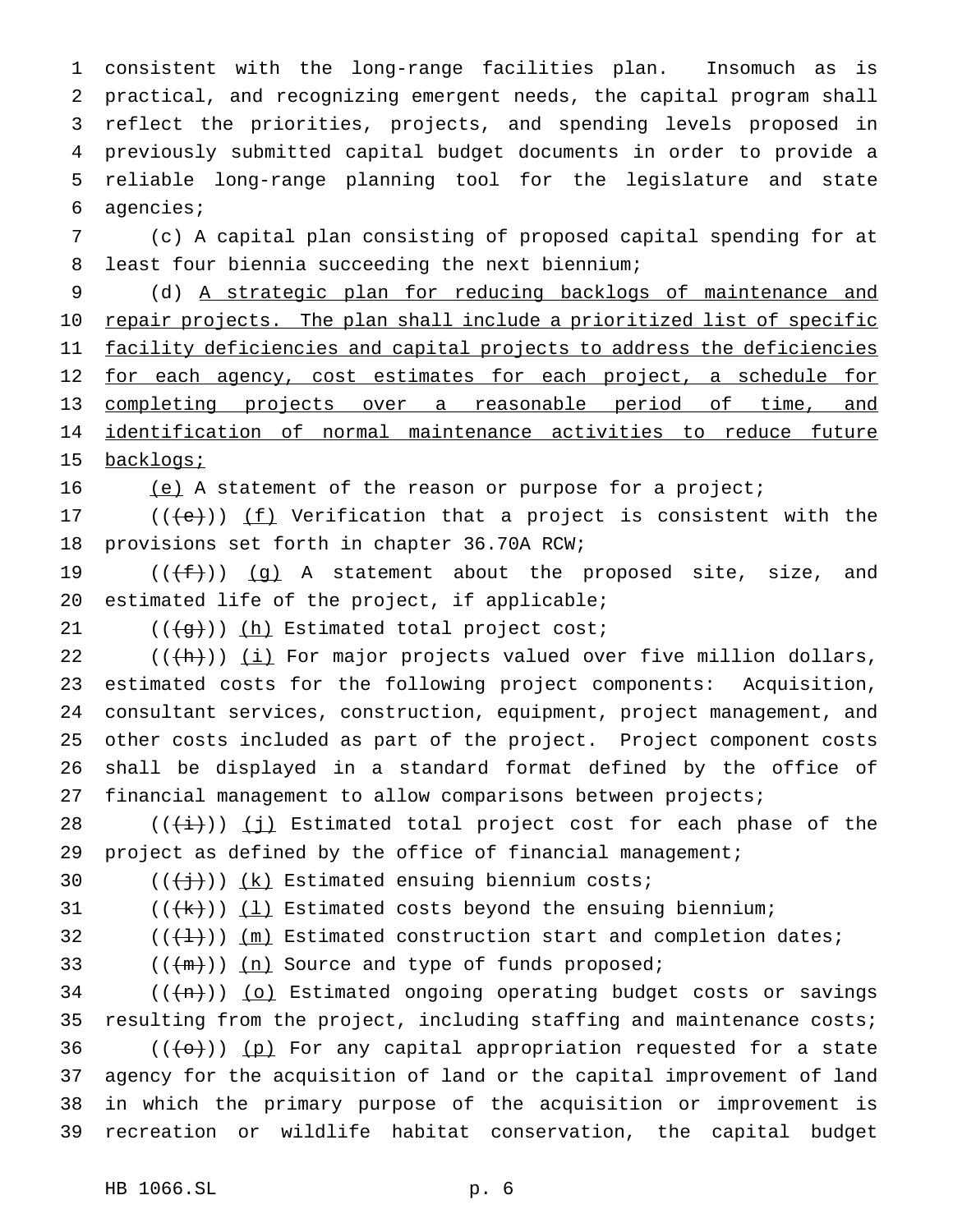document, or an omnibus list of recreation and habitat acquisitions provided with the governor's budget document, shall identify the projected costs of operation and maintenance for at least the two biennia succeeding the next biennium. Omnibus lists of habitat and recreation land acquisitions shall include individual project cost estimates for operation and maintenance as well as a total for all state projects included in the list. The document shall identify the source of funds from which the operation and maintenance costs are proposed to be funded;

 $((+p))$   $(q)$  Such other information bearing upon capital projects as the governor deems to be useful;

12  $((+q))$   $(r)$  Standard terms, including a standard and uniform 13 definition of normal maintenance, for all capital projects;

14 ( $(\{\tau\})$ ) (s) Such other information as the legislature may direct by law or concurrent resolution.

 For purposes of this subsection (3), the term "capital project" shall be defined subsequent to the analysis, findings, and recommendations of a joint committee comprised of representatives from the house capital appropriations committee, senate ways and means committee, legislative transportation committee, legislative evaluation and accountability program committee, and office of financial management.

 (4) No change affecting the comparability of agency or program information relating to expenditures, revenues, workload, performance and personnel shall be made in the format of any budget document or report presented to the legislature under this section or RCW 43.88.160(1) relative to the format of the budget document or report which was presented to the previous regular session of the legislature during an odd-numbered year without prior legislative concurrence. Prior legislative concurrence shall consist of (a) a favorable majority vote on the proposal by the standing committees on ways and means of both houses if the legislature is in session or (b) a favorable majority vote on the proposal by members of the legislative evaluation and accountability program committee if the legislature is not in session.

 **Sec. 5.** RCW 43.88.032 and 1994 c 219 s 4 are each amended to read as follows: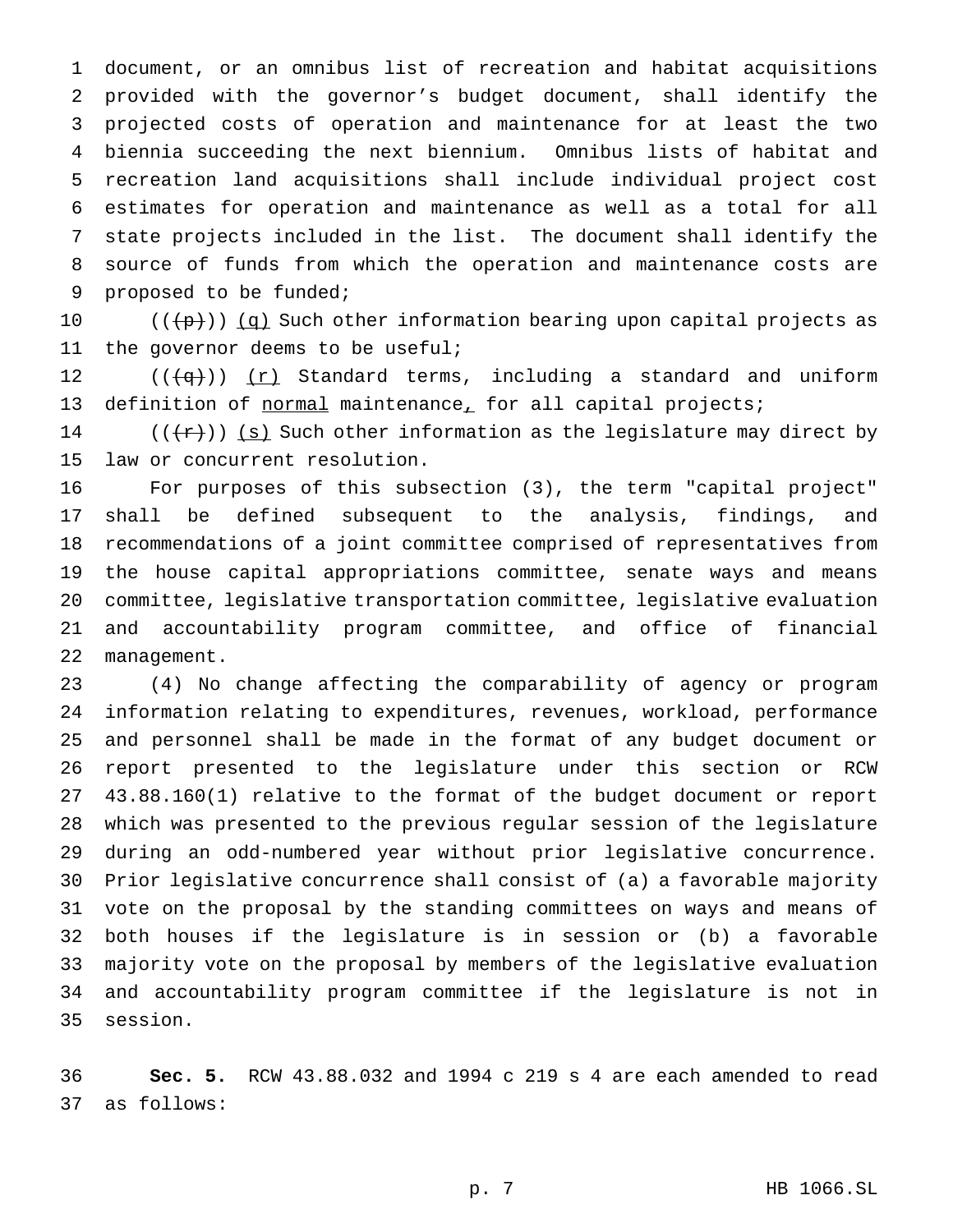(1) ((Annual ongoing or routine)) Normal maintenance costs shall be programmed in the operating budget rather than in the capital budget.

 (2) All debt-financed pass-through money to local governments shall be programmed and separately identified in the budget document.

 **Sec. 6.** RCW 43.88.110 and 1994 c 219 s 5 are each amended to read as follows:

 This section sets forth the expenditure programs and the allotment and reserve procedures to be followed by the executive branch for public funds.

 (1) Allotments of an appropriation for any fiscal period shall conform to the terms, limits, or conditions of the appropriation.

 (2) The director of financial management shall provide all agencies with a complete set of operating and capital instructions for preparing a statement of proposed expenditures at least thirty days before the beginning of a fiscal period. The set of instructions need not include specific appropriation amounts for the agency.

 (3) Within forty-five days after the beginning of the fiscal period or within forty-five days after the governor signs the omnibus biennial appropriations act, whichever is later, all agencies shall submit to the governor a statement of proposed expenditures at such times and in such form as may be required by the governor.

 (4) The office of financial management shall develop a method for monitoring capital appropriations and expenditures that will capture at least the following elements:

 (a) Appropriations made for capital projects including 26 transportation projects;

 (b) Estimates of total project costs including past, current, 28 ensuing, and future biennial costs;

(c) Comparisons of actual costs to estimated costs;

 (d) Comparisons of estimated construction start and completion dates with actual dates;

(e) Documentation of fund shifts between projects.

 This data may be incorporated into the existing accounting system or into a separate project management system, as deemed appropriate by the office of financial management.

 (5) The office of financial management shall publish agency annual maintenance summary reports beginning in October 1997. State agencies 38 shall submit a separate report for each major campus or site, as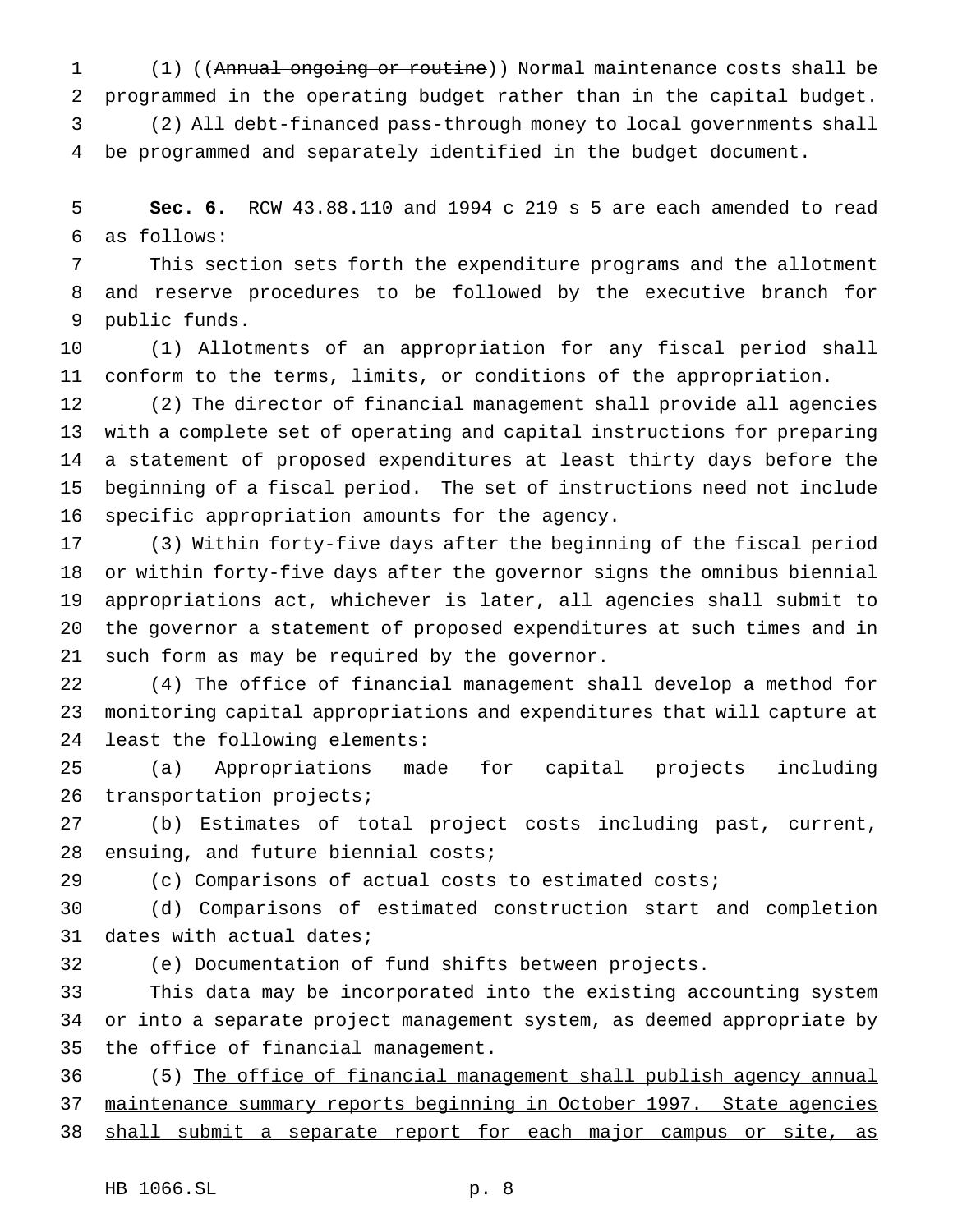1 defined by the office of financial management. Reports shall be prepared in a format prescribed by the office of financial management and shall include, but not be limited to: Information describing the 4 number, size, and condition of state-owned facilities; facility maintenance, repair, and operating expenses paid from the state operating and capital budgets, including maintenance staffing levels; 7 the condition of major infrastructure systems; and maintenance 8 management initiatives undertaken by the agency over the prior year. Agencies shall submit their annual maintenance summary reports to the 10 office of financial management by September 1 each year.

 (6) The office of financial management, prior to approving allotments for major capital construction projects valued over five million dollars, shall institute procedures for reviewing such projects at the predesign stage that will reduce long-term costs and increase facility efficiency. The procedures shall include, but not be limited to, the following elements:

 (a) Evaluation of facility program requirements and consistency 18 with long-range plans;

 (b) Utilization of a system of cost, quality, and performance standards to compare major capital construction projects; and

 (c) A requirement to incorporate value-engineering analysis and constructability review into the project schedule.

 $((+6))$   $(7)$  No expenditure may be incurred or obligation entered into for such major capital construction projects including, without exception, land acquisition, site development, predesign, design, construction, and equipment acquisition and installation, until the allotment of the funds to be expended has been approved by the office of financial management. This limitation does not prohibit the continuation of expenditures and obligations into the succeeding biennium for projects for which allotments have been approved in the immediate prior biennium.

 $((+7))$   $(8)$  If at any time during the fiscal period the governor projects a cash deficit in a particular fund or account as defined by RCW 43.88.050, the governor shall make across-the-board reductions in allotments for that particular fund or account so as to prevent a cash deficit, unless the legislature has directed the liquidation of the cash deficit over one or more fiscal periods. Except for the legislative and judicial branches and other agencies headed by elective officials, the governor shall review the statement of proposed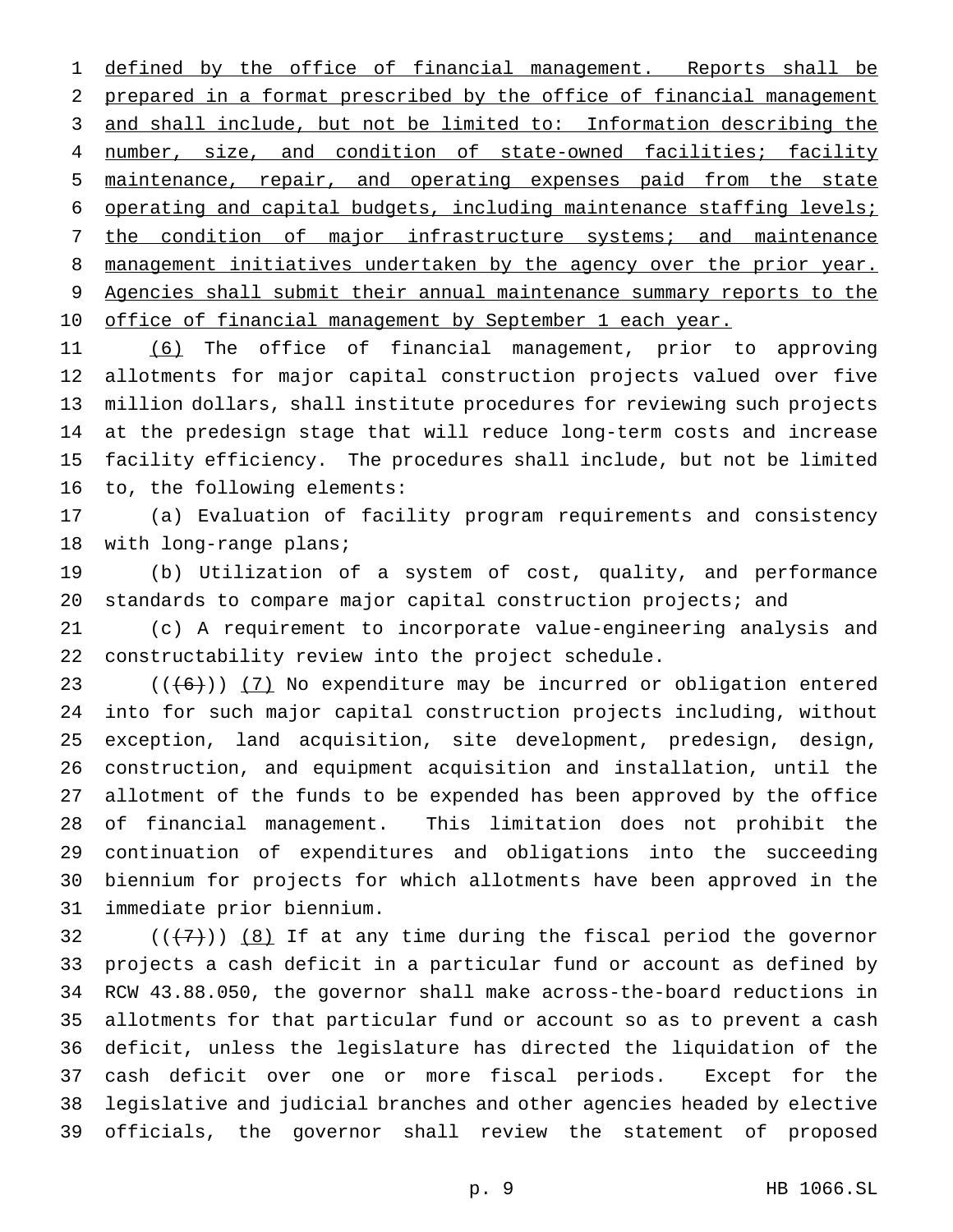operating expenditures for reasonableness and conformance with legislative intent. Once the governor approves the statements of proposed operating expenditures, further revisions shall be made only at the beginning of the second fiscal year and must be initiated by the governor. However, changes in appropriation level authorized by the legislature, changes required by across-the-board reductions mandated by the governor, changes caused by executive increases to spending authority, and changes caused by executive decreases to spending authority for failure to comply with the provisions of chapter 36.70A RCW may require additional revisions. Revisions shall not be made retroactively. Revisions caused by executive increases to spending authority shall not be made after June 30, 1987. However, the governor may assign to a reserve status any portion of an agency appropriation withheld as part of across-the-board reductions made by the governor and any portion of an agency appropriation conditioned on a contingent event by the appropriations act. The governor may remove these amounts from reserve status if the across-the-board reductions are subsequently modified or if the contingent event occurs. The director of financial management shall enter approved statements of proposed expenditures into the state budgeting, accounting, and reporting system within forty-five days after receipt of the proposed statements from the agencies. If an agency or the director of financial management is unable to meet these requirements, the director of financial management shall provide a timely explanation in writing to the legislative fiscal committees.

 ( $(\frac{1}{8})$ )  $(9)$  It is expressly provided that all agencies shall be required to maintain accounting records and to report thereon in the manner prescribed in this chapter and under the regulations issued pursuant to this chapter. Within ninety days of the end of the fiscal year, all agencies shall submit to the director of financial management their final adjustments to close their books for the fiscal year. Prior to submitting fiscal data, written or oral, to committees of the legislature, it is the responsibility of the agency submitting the data to reconcile it with the budget and accounting data reported by the agency to the director of financial management.

 $((+9))$   $(10)$  The director of financial management shall monitor agency operating expenditures against the approved statement of proposed expenditures and shall provide the legislature with quarterly explanations of major variances.